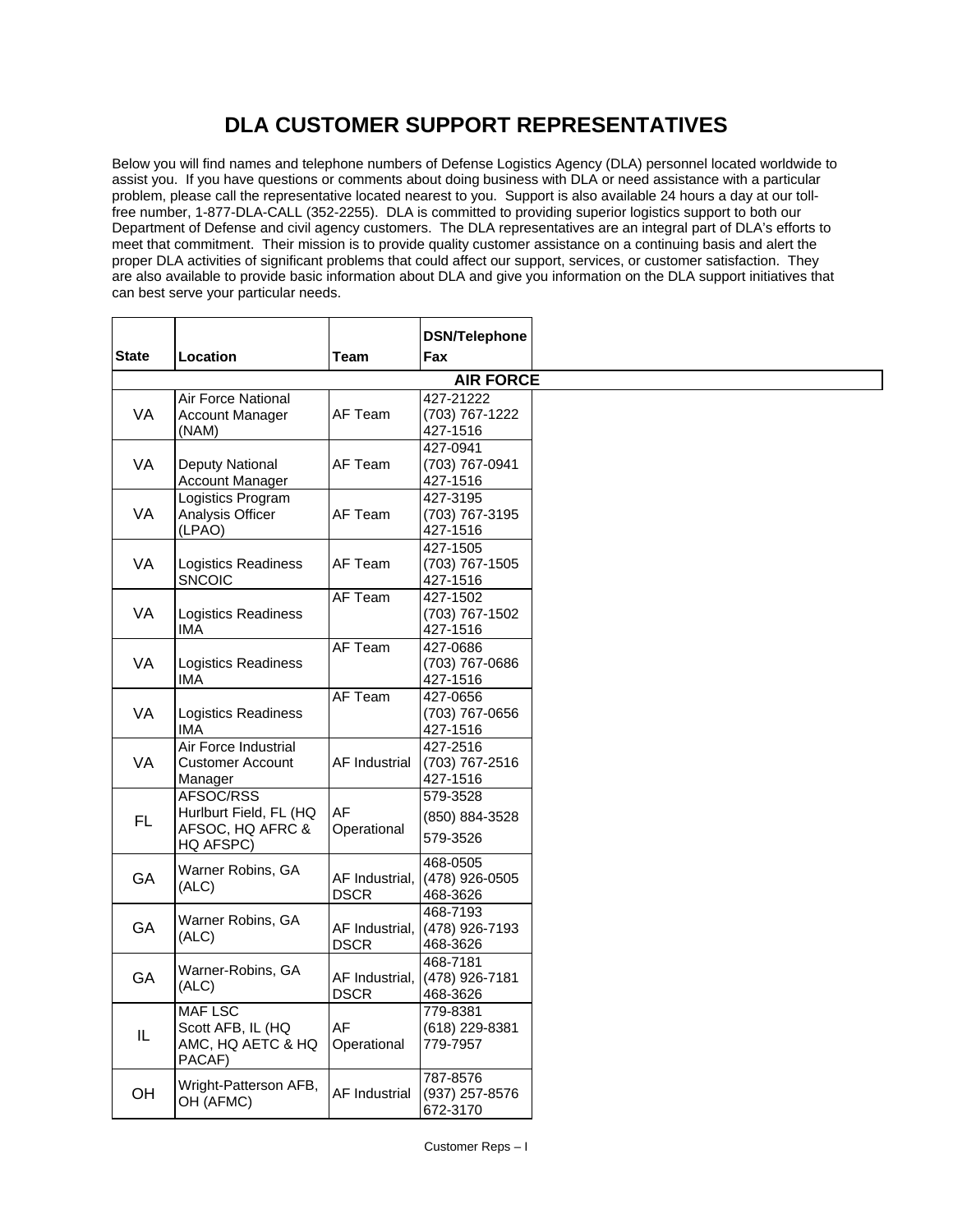| <b>State</b> | Location                                      | Team                          | <b>DSN/Telephone</b><br>Fax |
|--------------|-----------------------------------------------|-------------------------------|-----------------------------|
|              |                                               |                               |                             |
| OK           | Oklahoma City, OK                             | AF Industrial,                | 336-5611<br>(405) 736-5611  |
|              | (ALC)                                         | <b>DSCR</b>                   | 336-2375                    |
|              |                                               |                               | 339-2701                    |
| OK           | Oklahoma City, OK<br>(ALC)                    | AF Industrial,                | (405) 739-2701              |
|              |                                               | <b>DSCR</b>                   | 336-2361                    |
|              | Oklahoma City, OK                             |                               | 339-7362                    |
| OK           | (ALC)                                         | AF Industrial,<br><b>DSCR</b> | (405) 739-7362<br>339-7359  |
|              |                                               |                               |                             |
| <b>TX</b>    | <b>HQ AETC/LGR</b>                            | AF                            |                             |
|              | Randolph AFB, TX                              | Operational                   |                             |
|              |                                               |                               | 777-0336                    |
| UT           | Ogden, UT (ALC)                               | AF Industrial,                | (801) 777-0336              |
|              |                                               | <b>DSCR</b>                   | 777-7038                    |
| UT           | Ogden, UT (ALC)                               | AF Industrial,<br><b>DSCR</b> | 777-6654<br>(801) 777-6654  |
|              |                                               |                               | 777-7038                    |
|              |                                               |                               | 777-4498                    |
| UT           | Ogden, UT (ALC)                               | AF Industrial,                | (801) 777-4498              |
|              |                                               | <b>DSCR</b>                   | 777-7038                    |
|              | <b>CAF LSC</b>                                | AF                            | 575-0715                    |
| VA           | Langley AFB, VA (HQ<br>ACC, HQ ANG & HQ       | Operational                   | (757) 225-0715              |
|              | USAFE)                                        |                               | 575-0110                    |
|              |                                               |                               | Army                        |
|              |                                               |                               | 427-1547                    |
| VA           | <b>Army National Account</b>                  | Army Team                     | (703) 767-1547              |
|              | Manager (NAM)                                 |                               | 427-1516                    |
|              |                                               |                               | 427-7511                    |
| VA           | Army National Account<br>Action Officer(NAAO) | Army Team                     | (703) 767-7511<br>427-1516  |
|              |                                               |                               |                             |
| VA           | Army Team Senior                              | Army Team                     | 427-1508                    |
|              | Logistics Analyst                             |                               | (703) 767-1508<br>427-1516  |
|              |                                               |                               |                             |
| VA           | Army Readiness                                | Army Team                     | 427-1359<br>(703) 767-1359  |
|              | Officer                                       |                               | 427-1516                    |
|              |                                               |                               | 427-1506                    |
| VA           | Army Readiness NCO                            | Army Team                     | (703) 767-1506              |
|              |                                               |                               | 427-1516                    |
|              | Senior Army National<br><b>Guard Advisor</b>  | Army Team                     | 427-1518                    |
| VA           |                                               |                               | (703) 767-1518<br>427-1516  |
|              |                                               |                               | 222-9826                    |
| VA           | DLA Liaison to G-4                            | Army Team                     | (703) 692-9826              |
|              | Army, Pentagon                                |                               |                             |
|              | Army Customer                                 |                               | 427-7506                    |
| VA           | <b>Account Action Officer</b>                 | Army                          | (703) 767-7506              |
|              | (CAAO) AMC<br><b>Army Materiel</b>            | Industrial                    | 427-1516<br>427-2992        |
| VA           | Command (AMC), Fort                           | Army                          | (703) 767-2992              |
|              | Belvoir, VA                                   | Industrial                    | 427-1516                    |
|              | Anniston Army Depot,                          | Army                          | 571-4327                    |
| <b>AL</b>    | AL                                            | Industrial,                   | (256) 235-4327              |
|              |                                               | <b>DSCC</b>                   | 571-4189                    |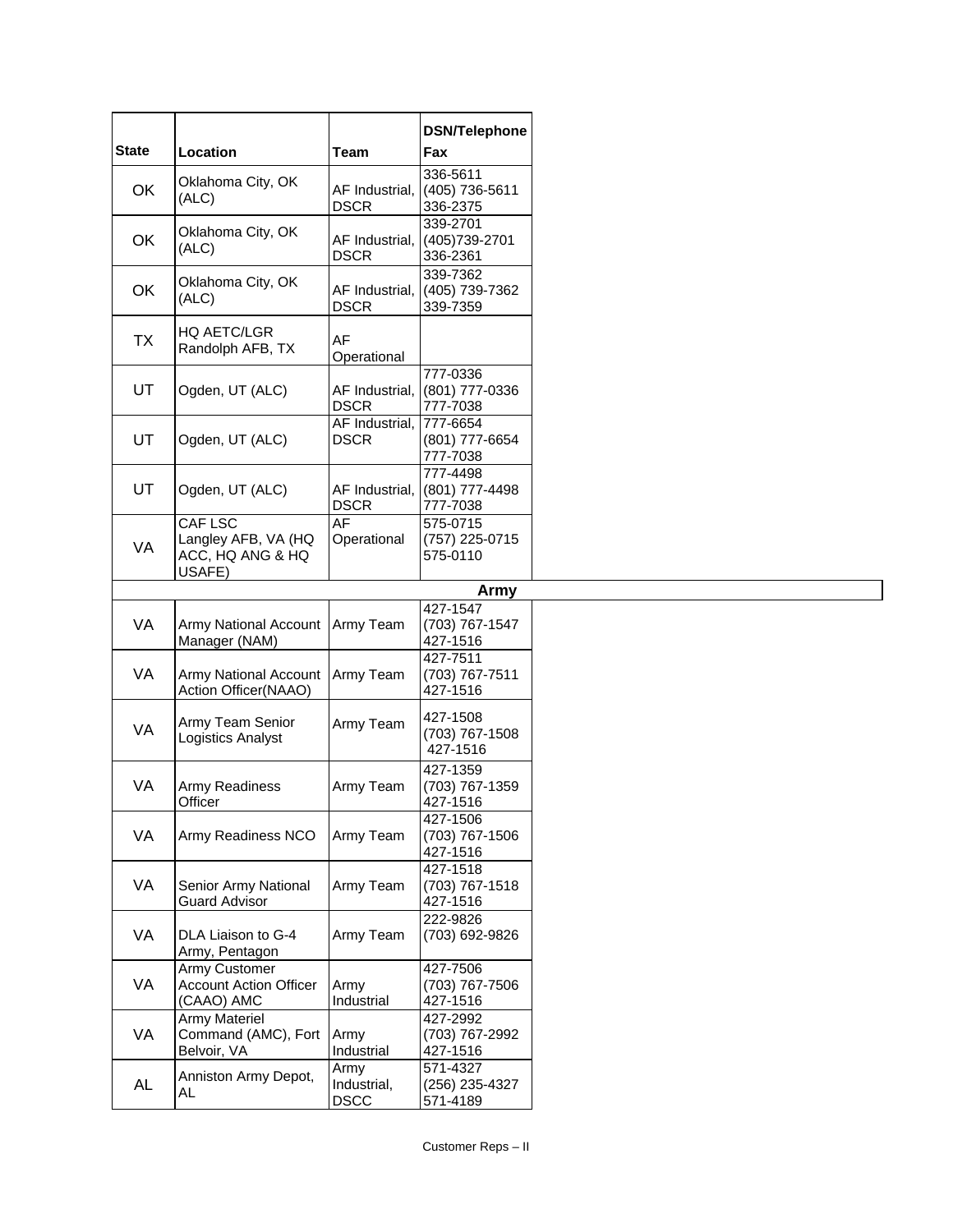| <b>State</b> | Location                                                                               | Team                                | <b>DSN/Telephone</b><br>Fax            |
|--------------|----------------------------------------------------------------------------------------|-------------------------------------|----------------------------------------|
|              |                                                                                        |                                     |                                        |
| AL           | Anniston Army Depot,<br>AL                                                             | Army<br>Industrial,<br><b>DSCC</b>  | 571-5160<br>(256) 235-5160<br>571-4189 |
| TX           | Corpus Christi Army<br>Depot, TX                                                       | Army<br>Industrial,<br><b>DSCR</b>  | 861-2009<br>(361) 961-2009<br>861-2086 |
| <b>TX</b>    | Corpus Christi Army<br>Depot, TX                                                       | Army<br>Industrial,<br><b>DSCR</b>  | 861-6309<br>(361) 961-6309<br>861-2086 |
| <b>NJ</b>    | Fort Monmouth, NJ<br>(CECOM)                                                           | Army<br>Industrial,<br><b>DSCC</b>  | 992-5060<br>(732) 532-5060<br>992-4270 |
| <b>PA</b>    | Letterkenny Army<br>Depot, PA                                                          | Army<br>Industrial,<br><b>DSCC</b>  | 570-8892<br>717-267-8892               |
| <b>TX</b>    | Red River Army Depot,<br>ТΧ                                                            | Army<br>Industrial,<br><b>DSCC</b>  | 829-4498<br>(903) 334-4498<br>829-3183 |
| <b>AL</b>    | Redstone Arsenal, AL<br>(AMCOM)                                                        | Army<br>Industrial,<br><b>DSCC</b>  | 746-2965<br>(256) 876-2965<br>645-0192 |
| AL           | Redstone Arsenal, AL<br>(AMCOM)                                                        | Army<br>Industrial,<br><b>DSCR</b>  | 788-6403<br>(256) 842-6403<br>645-0192 |
| IL           | Rock Island, IL (ASC)                                                                  | Army<br>Industrial                  | 793-3089<br>(309) 782-3089<br>793-3540 |
| IL           | Rock Island, IL<br>(TACOM))                                                            | Army<br>Industrial,<br><b>DSCC</b>  | 793-5970<br>(309) 782-5970<br>793-6992 |
| РA           | Tobyhanna Army<br>Depot, PA                                                            | Army<br>Industrial,<br><b>DSCC</b>  | 795-6651<br>(570) 895-6651<br>795-7891 |
| MI           | Warren, MI (TACOM)                                                                     | Army<br>Industrial,<br><b>DSCC</b>  | 786-3989<br>(586) 574-3989<br>786-6323 |
| MI           | Warren, MI (TACOM)                                                                     | Army<br>Industrial,<br><b>DSCC</b>  | 786-6392<br>(586) 574-6392<br>786-6323 |
| VA           | Army Operational<br><b>Customer Account</b><br>Manager<br>(AMC/FORSCOM/<br>TRADOC/IMA) | Army<br>Operational                 | 427-1514<br>(703) 767-1514<br>427-1516 |
| VA           | <b>Customer Account</b><br>Action Officer(CAAO) -<br>(FORSCOM/TRADOC/I<br>MA)          | Army<br>Operational                 | 427-7112<br>(703) 767-7112<br>427-1516 |
| NC           | Fort Bragg, NC                                                                         | Army<br>Operational                 | 236-9505<br>(910) 396-9505<br>239-5274 |
| <b>NC</b>    | Fort Bragg, NC                                                                         | Army<br>Operational,<br><b>DSCC</b> | 236-9904<br>(910) 396-9904<br>239-5274 |
| KY.          | Fort Campbell, KY                                                                      | Army<br>Operational,<br><b>DSCC</b> | 635-6927<br>(270) 798-6927<br>635-3730 |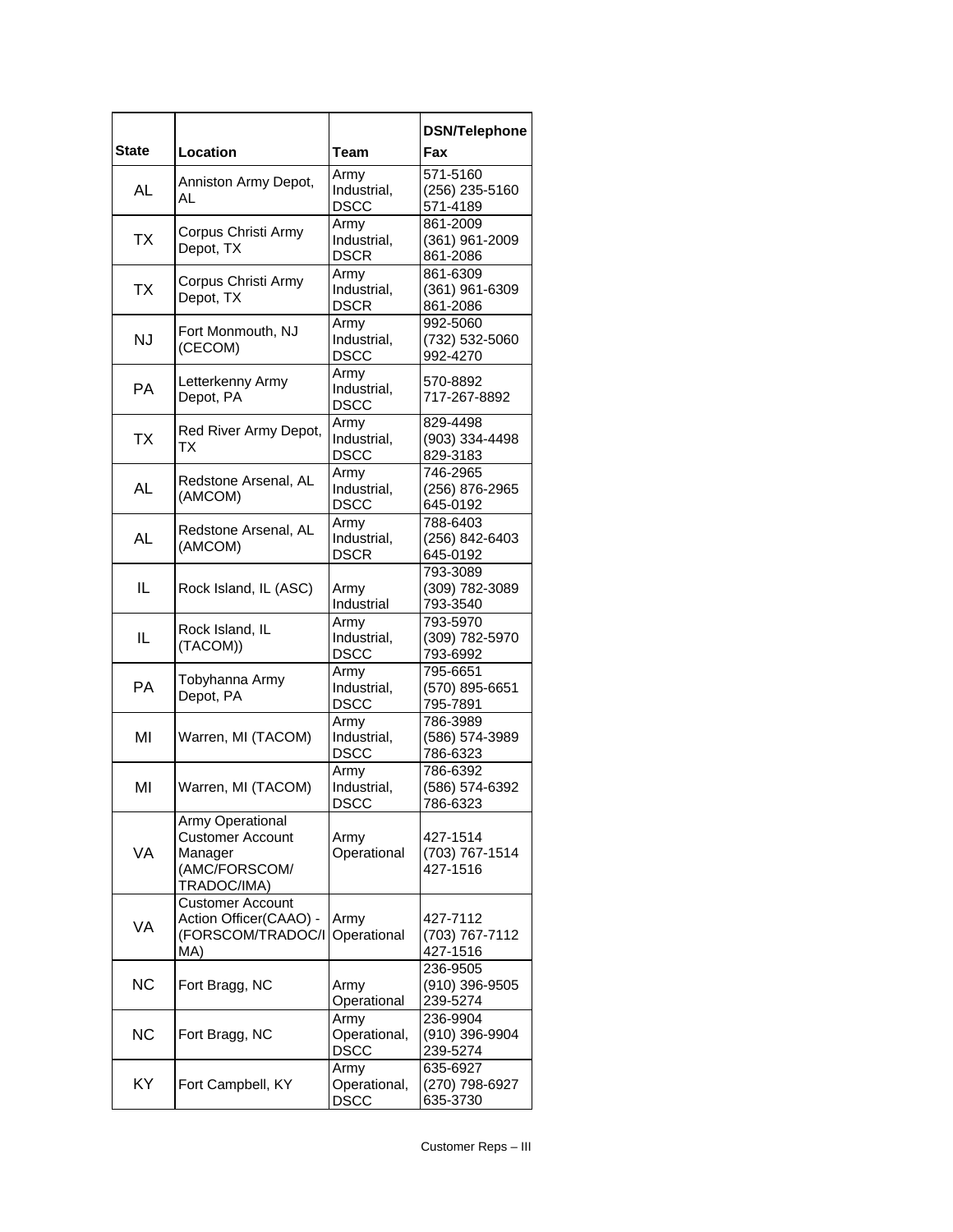|              |                                 |                      | <b>DSN/Telephone</b>       |
|--------------|---------------------------------|----------------------|----------------------------|
| <b>State</b> | Location                        | Team                 | Fax                        |
|              |                                 |                      |                            |
| CO           | Fort Carson, CO                 | Army<br>Operational, | 691-5483<br>(719) 526-5483 |
|              |                                 | <b>DSCC</b>          | 883-0411                   |
|              |                                 | Army                 | 772-9656                   |
| <b>NY</b>    | Fort Drum, NY                   | Operational,         | (315) 772-9656             |
|              |                                 | <b>DSCC</b>          | 772-4184                   |
|              |                                 |                      | 737-0396                   |
| <b>TX</b>    | Fort Hood, TX                   | Army                 | (254) 287-0396             |
|              |                                 | Operational          | 566-5158                   |
|              |                                 | Army                 | 737-0399                   |
| <b>TX</b>    | Fort Hood, TX                   | Operational,         | (254) 287-0399             |
|              |                                 | <b>DSCC</b>          | 566-5158                   |
| CA           | Fort Irwin, CA (NTC)            | Army<br>Operational, | 470-6046<br>(760) 380-6046 |
|              |                                 | <b>DSCC</b>          | 470-6096                   |
|              |                                 |                      | 357-7458                   |
| <b>WA</b>    | Fort Lewis, WA                  | Army                 | (253) 967-7458             |
|              |                                 | Operational          | 357-7642                   |
|              |                                 | Army                 | 856-4446                   |
| KS           | Fort Riley, KS                  | Operational,         | (785) 239-4446             |
|              |                                 | DSCC                 | 856-9260                   |
| GA           | Fort Stewert, GA                | Army                 | 870-2937                   |
|              |                                 | Operational,         | (912) 767-2937             |
|              |                                 | DSCC                 | 870-5303                   |
|              | Fort Monroe, VA                 |                      | 680-5007                   |
| VA           | (TRADOC)                        | Army                 | (757) 788-5007             |
|              |                                 | Operational          | 680-5305<br>367-6595       |
| GA           | Fort McPherson, GA              | Army                 | (404) 464-6595             |
|              | (FORSCOM)                       | Operational          | 367-6750                   |
|              |                                 |                      | <b>Marine Corps</b>        |
|              |                                 |                      |                            |
|              |                                 |                      | 427-2379                   |
| VA           | Marine Corps National           | <b>USMC Team</b>     | (703) 767-2379             |
|              | <b>Account Manager</b><br>(NAM) |                      | 427-1516                   |
|              |                                 |                      | 427-0918                   |
|              | <b>Marine Corps Deputy</b>      | <b>USMC Team</b>     | (703) 767-0918             |
| VA           | <b>National Account</b>         |                      | 427-1516                   |
|              | Manager (NAM)                   |                      |                            |
|              | Marine Corps                    | <b>USMC</b>          | 427-7509                   |
| VA           | <b>Customer Account</b>         | Operational          | (703) 767-7509             |
|              | Action Officer(CAAO)            | Commands             | 427-1516                   |
|              |                                 | <b>USMC</b>          | 361-2379                   |
|              |                                 | Operational          | (760) 725-2379             |
| CA           | I MEF,                          | Commands,            | 361-0023                   |
|              | Camp Pendleton, CA              | <b>DSCC</b>          |                            |
|              |                                 | <b>USMC</b>          | 751-0136                   |
|              | II MEF,                         | Operational          | (910) 451-0136             |
| NC           | Camp Lejeune, NC                | Commands,            | 751-5207                   |
|              |                                 | DSCC                 |                            |
|              | MARFORRES,                      | <b>USMC</b>          | 678-5467                   |
| LA           | New Orleans, LA                 | Operational          | (504) 678-5467             |
|              |                                 | Commands             | 678-1515                   |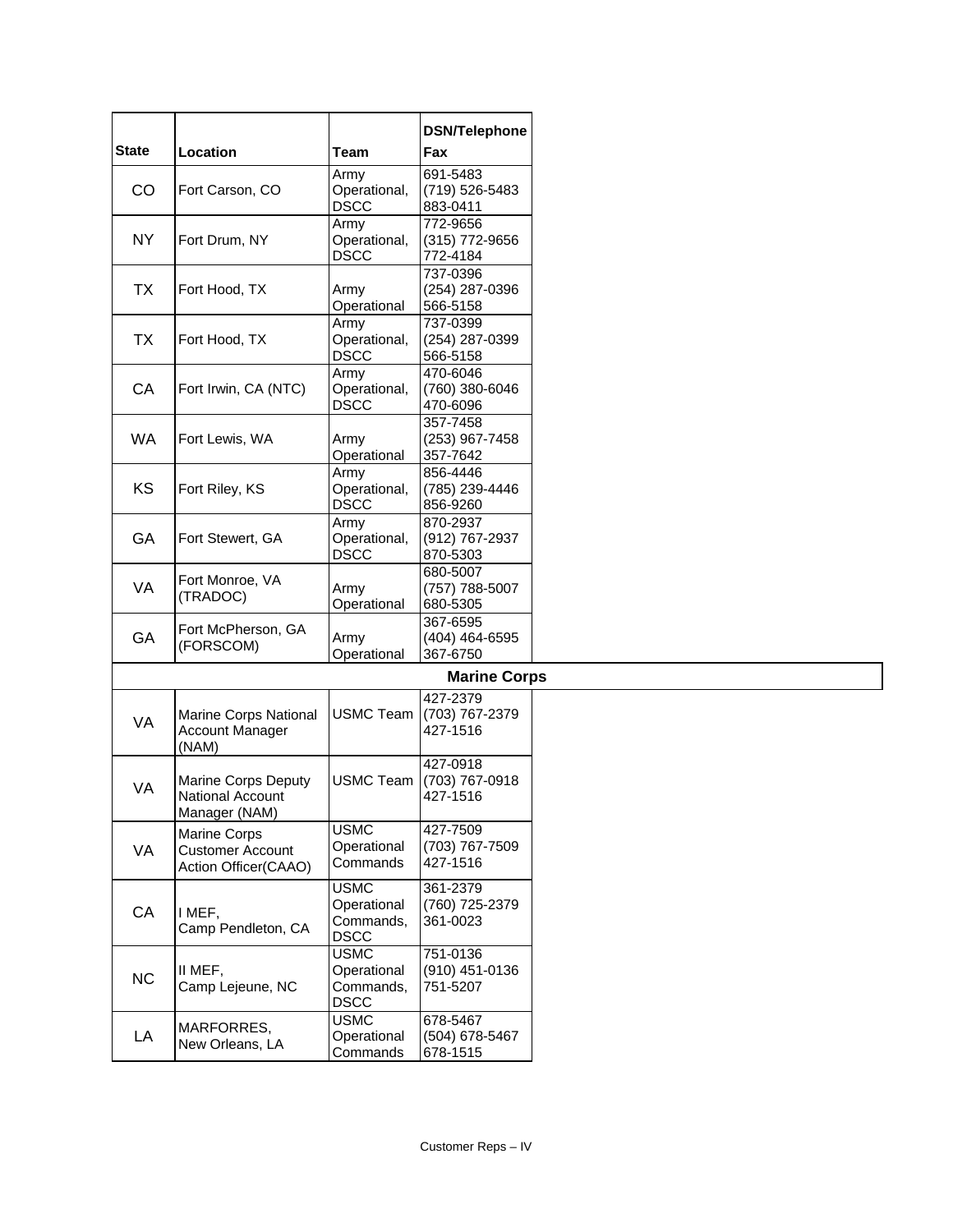|              |                                                                        |                                                 | <b>DSN/Telephone</b>                   |
|--------------|------------------------------------------------------------------------|-------------------------------------------------|----------------------------------------|
| <b>State</b> | Location                                                               | <b>Team</b>                                     | Fax                                    |
| VA           | <b>Marine Corps</b><br><b>Customer Account</b><br>Manager              | <b>USMC</b><br>Industrial/<br>Major<br>Commands | 427-0394<br>(703) 767-0394<br>427-1516 |
| VA           | <b>Marine Corps</b><br><b>Customer Account</b><br>Action Officer(CAAO) | <b>USMC</b><br>Industrial/<br>Major<br>Commands | 427-1498<br>(703) 767-1498<br>427-1516 |
| VA           | HQMC,<br>Arlington, VA                                                 | <b>USMC</b><br>Industrial/<br>Major<br>Commands | 225-8939<br>(703) 695-8939<br>225-8905 |
| GA           | LOGCOM,<br>Albany, GA                                                  | <b>USMC</b><br>Operational<br>Commands          | 567-6570<br>(229) 639-6570<br>567-8251 |
| VA           | MARCORSYSCOM,<br>Quantico, VA                                          | <b>USMC</b><br>Industrial/<br>Major<br>Commands | 378-3795<br>(703) 432-3795<br>378-3533 |
|              |                                                                        |                                                 | <b>Navy</b>                            |
| VA           | <b>Navy National Account</b><br>Manager (NAM)                          | Navy Team                                       | 427-1331<br>(703) 767-1331<br>427-1516 |
| VA           | Navy Deputy National<br><b>Account Manager</b><br>(NAM)                | Navy Team                                       | 427-1493<br>(703) 767-1493<br>427-1516 |
| VA           | Navy National Account<br>Action Officer (NAAO)                         | Navy Team                                       | 427-3606<br>(703) 767-3606<br>427-1516 |
| <b>VA</b>    | Navy Customer<br><b>Account Action Officer</b><br>(CAAO)               | Navy<br>Operational                             | 427-0491<br>(703) 767-0491<br>427-1516 |
| CA           | NAS, Lemoore, CA                                                       | Navy<br>Operational,<br><b>DSCR</b>             | 949-2461<br>(559) 998-2461<br>949-1391 |
| VA           | NAS Oceana, Virginia<br>Beach, VA                                      | Navy<br>Operational,<br><b>DSCR</b>             | 433-3476<br>(757) 433-3476<br>433-2863 |
| <b>WA</b>    | NAS Whidbey, WA/<br>Puget Sound, WA<br>(FISC)                          | Navy<br>Operational,<br><b>DSCC</b>             | 439-0290<br>(360) 476-0290<br>439-1337 |
| VA           | Norfolk, VA<br>(COMNAVAIRLANT)                                         | Navy<br>Operational,<br><b>DSCR</b>             | 262-3385<br>(757) 322-3385<br>262-1950 |
| VA           | Norfolk, VA<br>(COMLANTFLT)                                            | Navy<br>Operational                             | 836-6814<br>(757) 836-6814<br>836-6713 |
| VA           | Norfolk, VA<br>(COMSUBLANT)                                            | Navy<br>Operational,<br><b>DSCC</b>             | 836-1413<br>(757) 836-1413<br>836-1398 |
| PA           | Philadelphia, PA<br>(NAVICP)                                           | Navy<br>Operational,<br><b>DSCR</b>             | 442-5278<br>(215) 697-5278<br>442-4965 |
| PA           | Philadelphia, PA<br>(NAVICP)                                           | Navy<br>Operational                             | 442-4797<br>(215) 697-4797<br>442-4277 |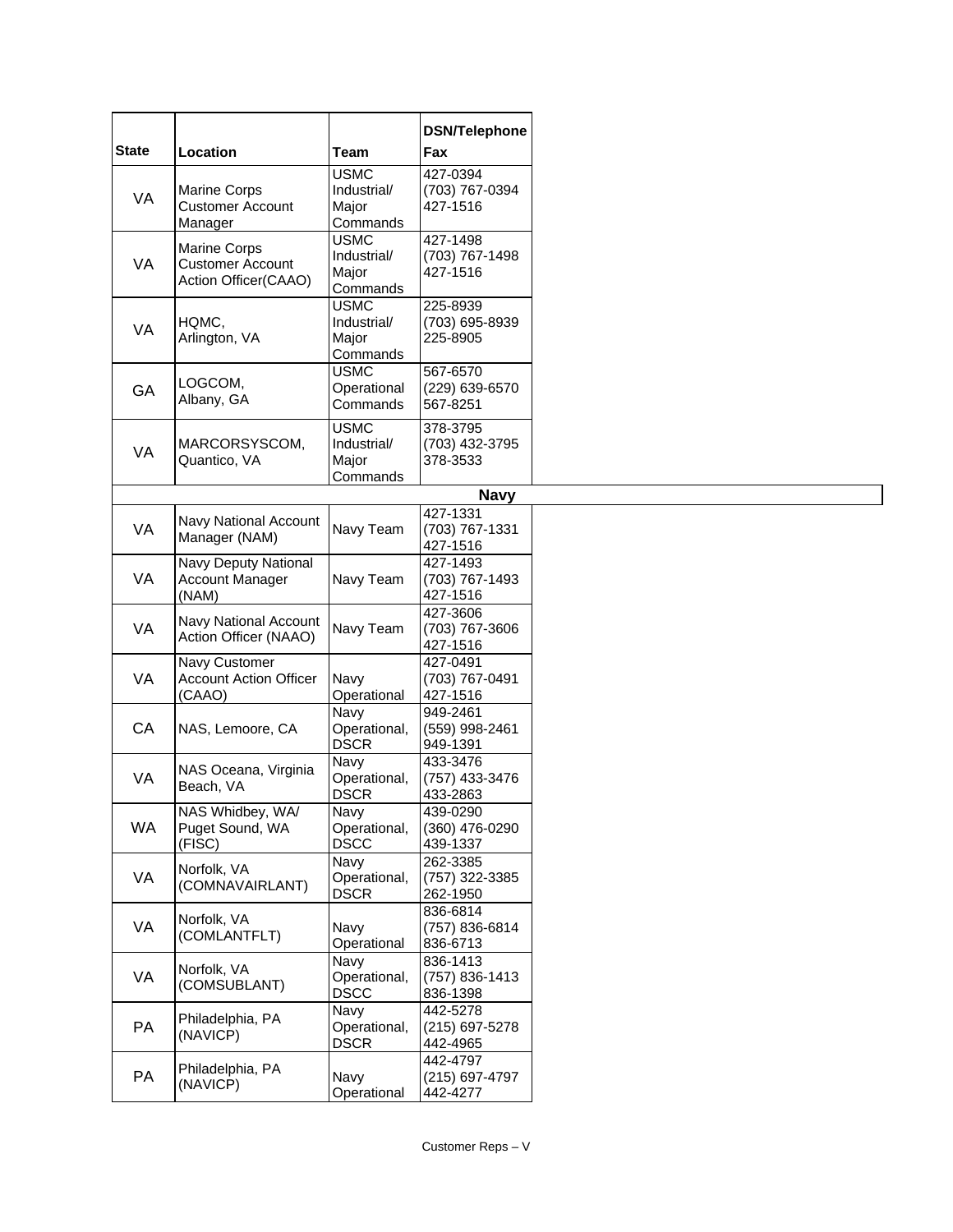| Location<br>Team<br>Navy<br>San Diego, CA<br>CA<br>Operational,<br>(COMNAVAIRPAC)<br><b>DSCR</b> | 577-7355<br>(619) 767-7355<br>735-4501<br>427-2514<br>(703) 767-2514 |
|--------------------------------------------------------------------------------------------------|----------------------------------------------------------------------|
|                                                                                                  |                                                                      |
|                                                                                                  |                                                                      |
| Navy Customer                                                                                    |                                                                      |
| Navy<br>VA<br><b>Account Manager</b><br>Industrial<br>(Industrial Activities)                    | 427-1516                                                             |
| Navy Customer                                                                                    | 427-0463                                                             |
| VA<br><b>Account Action Officer</b><br>Navy<br>(CAAO)<br>Industrial                              | (703) 767-0463<br>427-1516                                           |
| Navy<br>Cherry Point, NC                                                                         | 451-5117                                                             |
| <b>NC</b><br>Industrial,<br>(NADEP)<br><b>DSCR</b>                                               | (252) 464-5117<br>451-5179                                           |
| Navy<br>Cherry Point, NC                                                                         | 451-5278                                                             |
| <b>NC</b><br>Industrial,<br>(NADEP)                                                              | (252) 464-5278                                                       |
| <b>DSCR</b><br>Navy                                                                              | 451-8022<br>942-1124                                                 |
| Jacksonville, FL<br><b>FL</b><br>Industrial,                                                     | (904) 542-1124                                                       |
| (NADEP)<br><b>DSCR</b>                                                                           | 942-1103                                                             |
| Navy<br>Jacksonville, FL                                                                         | 942-1119                                                             |
| <b>FL</b><br>Industrial,<br>(NADEP)<br><b>DSCR</b>                                               | (904) 542-1119<br>942-1103                                           |
| Navy                                                                                             | 430-3053                                                             |
| Mechanicsburg, PA<br><b>PA</b><br>Industrial,                                                    | (717) 605-3053                                                       |
| (NAVICP)<br><b>DSCC</b>                                                                          | 430-8253                                                             |
| Patuxent River, MD                                                                               | 757-8694                                                             |
| <b>MD</b><br>Navy<br>(NAVAIR)                                                                    | (301) 757-8694                                                       |
| Industrial<br>Navy                                                                               | 757-0958<br>684-1483                                                 |
| NΗ<br>Industrial,<br>Portsmouth, NH                                                              | (207) 438-1483                                                       |
| (NAVAL SHIPYARD)<br><b>DSCC</b>                                                                  | 684-4501                                                             |
| Navy                                                                                             | 386-8411                                                             |
| VA<br>Portsmouth, VA<br>Industrial,                                                              | (757)396-8411                                                        |
| (NAVAL SHIPYARD)<br><b>DSCC</b>                                                                  | 386-8417                                                             |
| Navy<br><b>WA</b><br>Industrial,<br>Puget Sound, WA                                              | 439-4334<br>(360) 476-4334                                           |
| (NAVAL SHIPYARD)<br><b>DSCC</b>                                                                  | 439-1337                                                             |
| Navy                                                                                             | 735-4181                                                             |
| San Diego, CA<br>CA<br>Industrial,                                                               | (619) 545-4181                                                       |
| (NADEP)<br><b>DSCR</b>                                                                           | 735-3301                                                             |
| Navy<br>San Diego, CA                                                                            | 577-7095                                                             |
| CA<br>Industrial,<br>(NADEP)                                                                     | (619) 767-7095                                                       |
| <b>DSCR</b>                                                                                      | 577-4659                                                             |
| Washington, DC<br>DC<br>Navy                                                                     |                                                                      |
| (NAVSEA)<br>Maritime                                                                             |                                                                      |
|                                                                                                  |                                                                      |
| National Account                                                                                 | 427-7510                                                             |
| VA<br>Manager                                                                                    | (703) 767-7510                                                       |

| 1<br>П<br>ı |
|-------------|
|-------------|

## **OUTSIDE OF CONUS REPRESENTATIVES**

## **DLA CENTRAL**

427-1516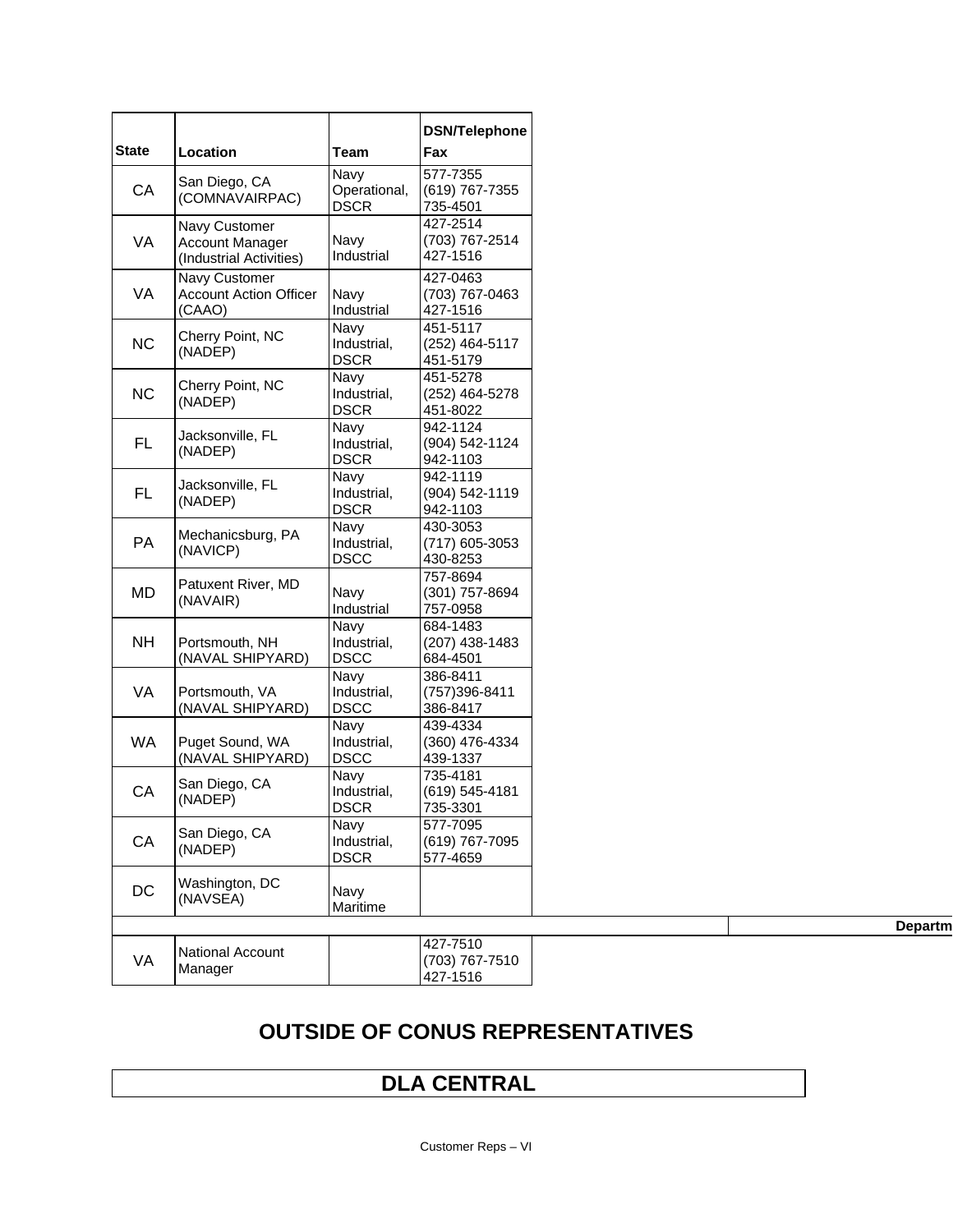| <b>MAIL</b> | <b>USCENTCOM</b>      |
|-------------|-----------------------|
|             | ATTN : J4 (DLA)       |
|             | 7115 S. BOUNDARY BLV. |
|             | MACDILL AFB, FL 33621 |

| <b>DLA Contingency Support Teams</b>                            |                                                                                                              |  |
|-----------------------------------------------------------------|--------------------------------------------------------------------------------------------------------------|--|
| Camp Arifjan, Kuwait                                            | DSN from USA: 318-430-5454                                                                                   |  |
| Bagram Air Field, Afghanistan                                   | DSN from USA: 318-231-4125/4694                                                                              |  |
| Camp Victory, Iraq                                              | DSN from USA: 318-822-1811/1812                                                                              |  |
| <b>Customer Support Representatives</b>                         |                                                                                                              |  |
| Camp Arifjan, Kuwait (Serving all bases and<br>camps in Kuwait) | DSN from USA: 318-430-3086<br>Cellular from USA: 011 965 976-9376                                            |  |
| Manama, Bahrain (NAVCENT LRC)                                   | DSN from USA: 318-439-3723<br>Commercial from USA: 011 973-1785-3723<br>Cellular from USA: 011-973-3930-1659 |  |
| Doha, Qatar (Serving Camp As Sayliyah and Al<br>Udeid AFB)      | DSN from USA: 318 432-2287<br>Cellular from USA: 011 974 588-4913                                            |  |

| <b>DLA EUROPE</b><br><b>Wiesbaden, Germany</b> |                                                                  |  |
|------------------------------------------------|------------------------------------------------------------------|--|
| <b>MAIL</b>                                    | DLA – EUROPE<br>ATTN: DLA-E<br>CMR 443, Box 1000<br>APO AE 09096 |  |

| <b>Customer Support Representatives &amp; Planners</b> |                                          |  |
|--------------------------------------------------------|------------------------------------------|--|
| WSR Division Chief DLA-E Wiesbaden.                    | DSN from USA: 314-338-7999               |  |
| Germany                                                | Commercial from USA: 011-49-611-380-7999 |  |
| <b>WSR Division, Supply Management Specialist</b>      | DSN from USA: 314-338-7626               |  |
| Wiesbaden, Germany                                     | Commercial from USA: 011-49-611-380-7626 |  |
| <b>WSR Rheinland/JTF-E</b>                             | DSN from USA: 314-337-4442               |  |
| Wiesbaden, Germany                                     | Commercial from USA: 011-49-611-705-4442 |  |
| WSR K-town, Benelux                                    | DSN from USA: 314-484-8839               |  |
| Kaiserslautern, Germany                                | Commercial from USA: 011-49-631-413-8839 |  |
| WSR N.Bavaria/Graf                                     | DSN from USA: 314-476-2044               |  |
| Vilseck, Germany                                       | Commercial from USA: 011-49-9662-83-2044 |  |
| <b>WSR Hessen/USAREUR</b>                              | DSN from USA: 314-370-7253               |  |
| Heidelberg, Germany                                    | Commercial from USA: 011-49-6221577253   |  |
| Logistics Management Specialist, Wiesbaden,            | DSN from USA: 314-338-7170               |  |
| Germany                                                | Commercial from USA: 011-49-611-380-7170 |  |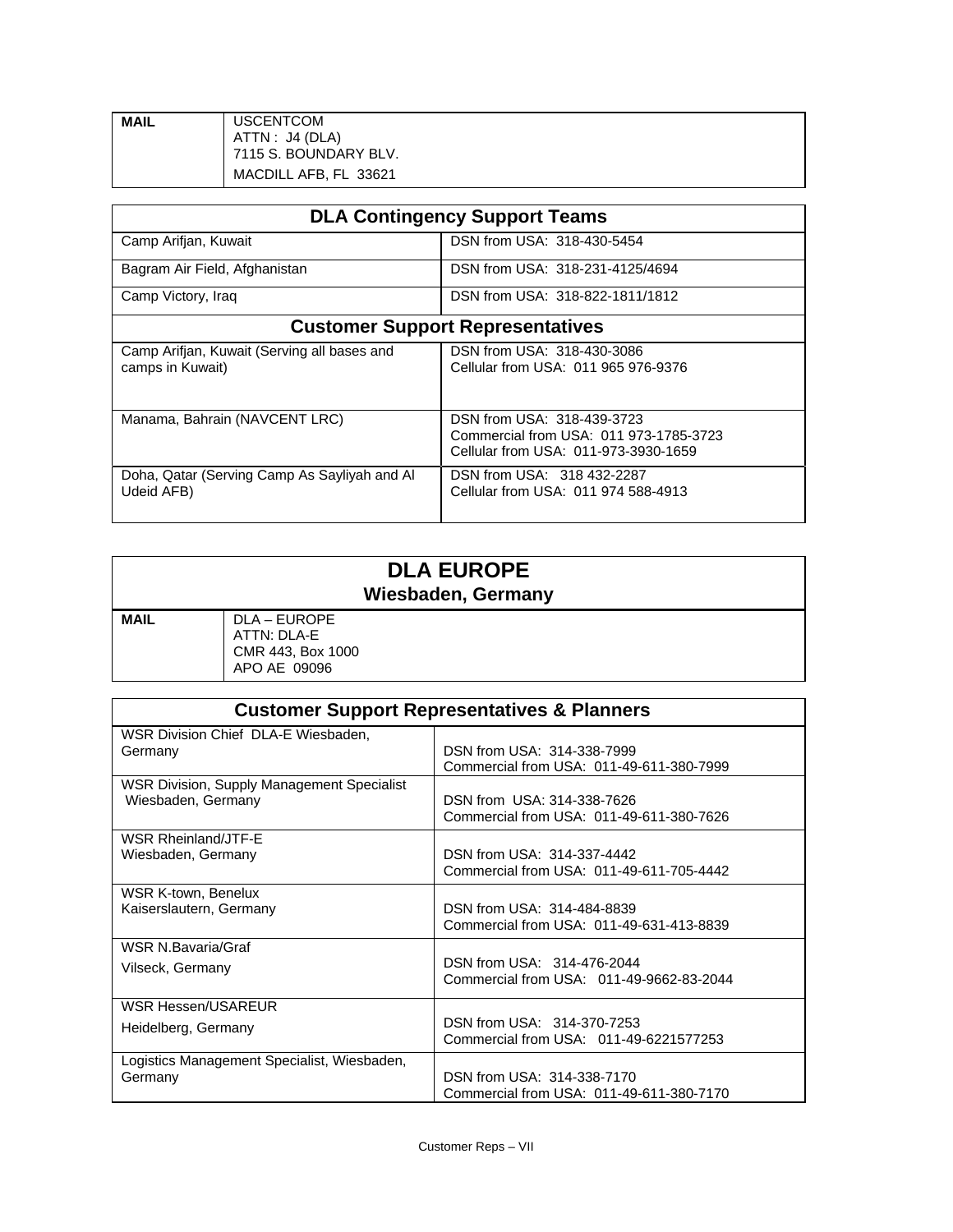| <b>Customer Support Representatives &amp; Planners</b> |                                          |  |
|--------------------------------------------------------|------------------------------------------|--|
| WSR Italy/Med/Africa                                   |                                          |  |
| Naples, Italy                                          | DSN from USA: 314-626-8101               |  |
|                                                        | Commercial from USA: 011-39-081-568-8101 |  |
| WSR United Kingdom/Norway (RAF                         |                                          |  |
| Lakenheath)                                            | DSN from USA: 314-226-3920               |  |
|                                                        | Commercial from USA: 011-44-1638-52-3920 |  |
| <b>WSR Northern Italy</b>                              |                                          |  |
| Vicenza, Italy                                         | DSN from USA: 314-634-8958               |  |
|                                                        | Commercial from USA: 011-39-0444-71-8958 |  |
| WSR Franconia/South Bavaria                            |                                          |  |
| Katterbach, Germany                                    | DSN from USA: 314-467-3510               |  |
|                                                        | Commercial from USA: 011-49-9802-83-3510 |  |
| Chief, Security, Plans, and Ops                        | DSN from USA: 314-338-7602               |  |
| Wiesbaden, Germany                                     | Commercial from USA: 011-49-611-3807602  |  |
| Lead Operations Officer DCST/LOC                       |                                          |  |
| Wiesbaden, Germany                                     | DSN from USA: 314-338-7061               |  |
|                                                        | Commercial from USA: 011-49-611-3807061  |  |
| <b>EDDOC Liaison</b>                                   |                                          |  |
| Stuttgart, Germany                                     | DSN from USA: 314-430-5041               |  |
|                                                        | Commercial from USA: 011-49-711-680-5041 |  |
| <b>EUCOM/International Planner</b>                     |                                          |  |
| Stuttgart, Germany                                     | DSN from USA: 314-430-5371               |  |
|                                                        | Commercial from USA: 011-49-711-680-5371 |  |
| <b>NAVEUR Planner</b>                                  |                                          |  |
| Naples, Italy                                          | DSN from USA: 314-626-3221               |  |
|                                                        | Commercial from USA: 011-39-081-568-3221 |  |
| <b>USAFE Planner</b>                                   |                                          |  |
| Ramstein AB, Germany                                   | DSN from USA: 314-480-6639               |  |
|                                                        | Commercial from USA: 011-49-6371-47-6639 |  |
| <b>HQ,USAREUR Planner</b>                              |                                          |  |
| Heidelberg, Germany                                    | DSN from USA: 314-370-7686               |  |
|                                                        | Commercial from USA: 011-49-6221-57-7686 |  |

| <b>DLA PACIFIC</b><br>Honolulu, HI |                                                                                    |  |  |
|------------------------------------|------------------------------------------------------------------------------------|--|--|
| <b>MESSAGE</b>                     | DLA PAC CP H M SMITH HI//DLA-P//                                                   |  |  |
| <b>MAIL</b>                        | <b>HQ DLA Pacific</b><br>1025 Quincy Ave, Suite 2000<br>Pearl Harbor HI 96860-4512 |  |  |

| <b>Customer Support Representatives</b>            |                                                                                              |  |  |  |
|----------------------------------------------------|----------------------------------------------------------------------------------------------|--|--|--|
| Honolulu, Hawaii<br>Chief, Customer Support Office | DSN: 477-2118, fax: x1246<br>DSN from USA: 315-477-2118<br>Commercial from USA: 808-477-2118 |  |  |  |
| Elmendorf AFB, Alaska<br>CSR-Alaska                | DSN: 552-6624, fax: x6623<br>DSN from USA: 317-552-6624<br>Commercial from USA: 907-552-6624 |  |  |  |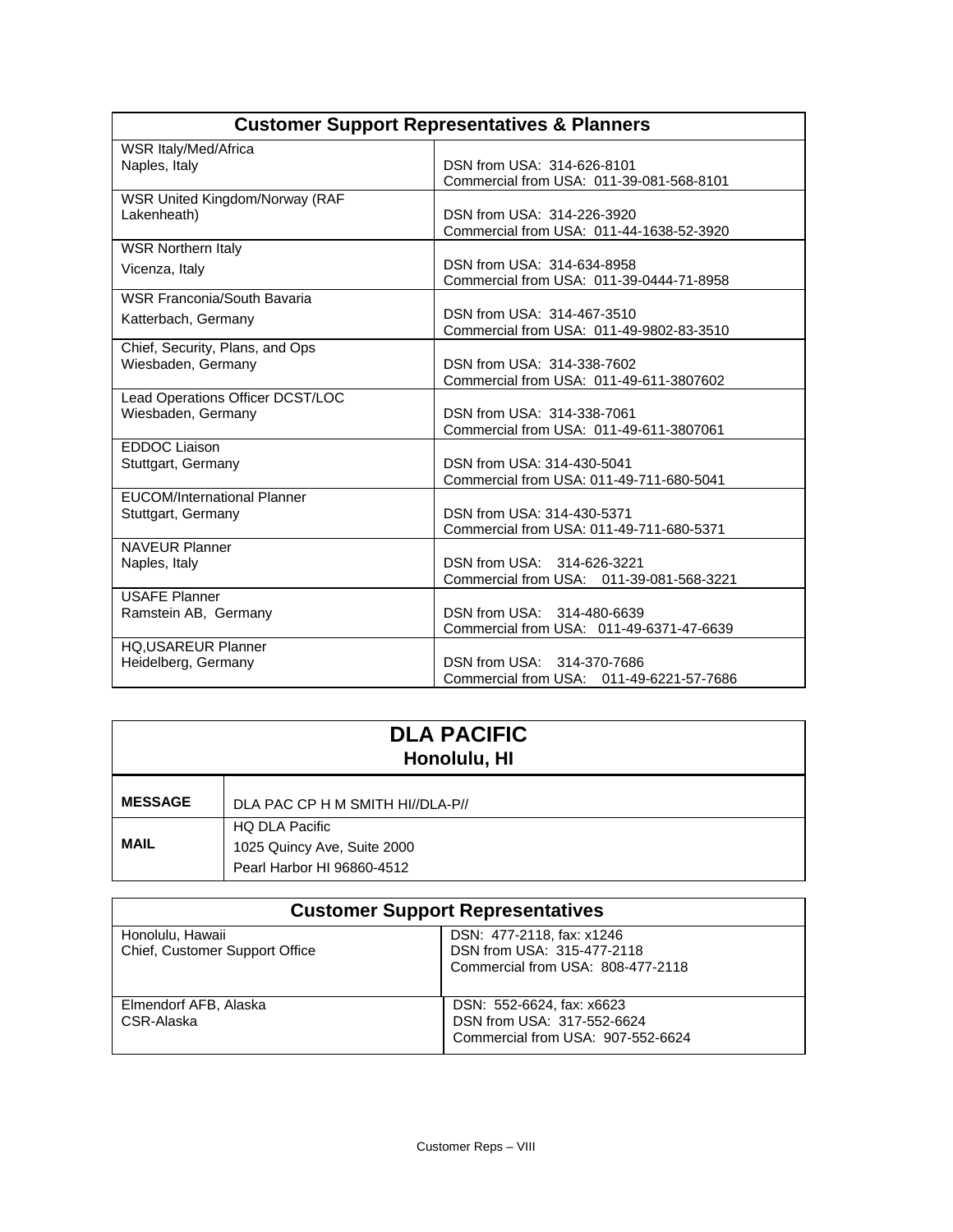| <b>Customer Support Representatives</b>                        |                                                                                                      |  |  |
|----------------------------------------------------------------|------------------------------------------------------------------------------------------------------|--|--|
| Pearl Harbor, Hawaii<br>CSR-Hawaii- Air Force/Marines/Navy     | DSN: 474-2961, fax: 471-5512<br>DSN from USA: 315-474-2961<br>Commercial from USA: 808-474-2961      |  |  |
| Schofield Barracks, Hawaii<br>CSR- Hawaii- Army/National Guard | DSN: 455-7119, fax: x0092<br>DSN from USA: 315-455-7119<br>Commercial from USA: 808-655-7119         |  |  |
| Pyongtaek, Korea<br>DLA-P Korea (2 ID CSR)                     | DSN: 753-3387 fax:x3394<br>DSN from USA: 315-753-3387<br>Commercial from USA: 011-82-31-690-3387     |  |  |
| Seoul, Korea<br>DLA-P Korea (USFK/7AF CSR)                     | DSN: 723-3256, fax: x3261<br>DSN from USA: 315-723-3256<br>Commercial from USA: 011-82-2-7913-3256   |  |  |
| Daegu, Korea<br>DLA-P Korea (19 <sup>th</sup> ESC CSR)         | DSN: 764-3701, fax: x3778<br>DSN from USA: 315-764-3701<br>Commercial from USA: 011-82-53-470-3701   |  |  |
| Yokosuka, Japan<br>CSR- Mainland Japan                         | DSN: 243-6106, fax: x 9009<br>DSN from USA: 315-243-6106<br>Commercial from USA: 011-81-616-043-6106 |  |  |
| Camp Kinser, Okinawa<br>CSR- Okinawa, Japan                    | DSN: 637-3330, fax: x3626<br>DSN from USA: 315-637-3330<br>Commercial from USA: 011-81-611-737-3330  |  |  |